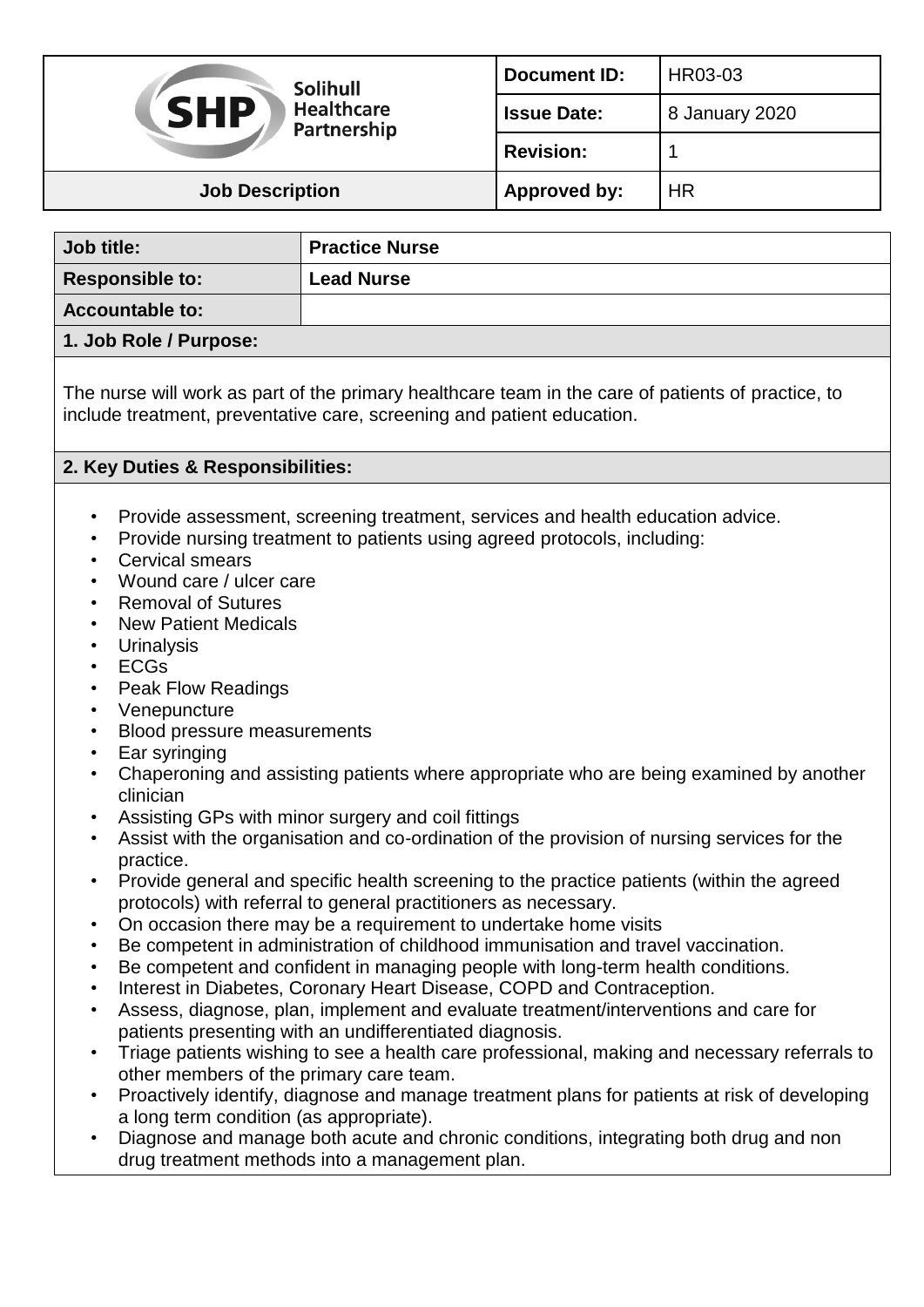| <b>Solihull</b><br><b>SHP</b><br><b>Healthcare</b><br>Partnership | <b>Document ID:</b> | HR03-03        |
|-------------------------------------------------------------------|---------------------|----------------|
|                                                                   | <b>Issue Date:</b>  | 8 January 2020 |
|                                                                   | <b>Revision:</b>    |                |
| <b>Job Description</b>                                            | Approved by:        | <b>HR</b>      |

- Review medication for therapeutic effectiveness, appropriate to patient needs and in accordance with evidence-based practice and national and practice protocols, and within scope of practice.
- Work with patients in order to support compliance with, and adherence to, prescribed treatments.
- Provide information and advice on prescribed or over the counter medication, medication regimes, side effects and interactions.
- Support patients to adopt health promotion strategies that promote healthy lifestyles, and apply principles of self-care.
- Implement and participate in vaccination programmes for both adults and children.
- Utilise and demonstrate sensitive communication styles, to ensure patients are fully informed and consent to treatment.
- Recognise and work within own competence and professional code of conduct as regulated by the NMC.
- Produce accurate, contemporaneous and complete records of patient consultation, consistent with legislation, policies and procedures.
- Prioritise, organise and manage own workload in a manner that maintains and promotes quality.
- Deliver care according to NSF, NICE guidelines and evidence based care.
- Maintain and control injectable and oral drug stocks in the treatment room and surgery.
- Advise manager regarding health and safety aspects. Pathological specimens and investigatory procedures.
- Undertake the collection of pathological specimens, including intravenous blood samples, swabs, smears, etc.
- Oversee the duties undertaken by the HCA and assist with training and mentoring as and when required.
- Prioritise own workload and ensure effective time management strategies are embedded within the culture of the team.
- Ensure accurate notes of all consultations and treatments are recorded adequately on the computer.
- Assist in the formulation of practice philosophy, strategy and policy.
- Maintain a notice board in the waiting area designated for patient health care and education.
- Attend and participate in any Practice meetings when required.
- Any other delegated duties appropriate to the post

# **Special Requirements of the Post**

- An understanding, acceptance and adherence to the need for strict confidentiality
- Ability to use own judgment, resourcefulness and common sense
- A commitment to maintain a high professional standard of nursing care and keep up to date with all aspects of nursing care relevant to the post
- A commitment to ensure all Health and Safety requirements and Infection Control measures are met and to report any problems to the practice manager
- A commitment to the effective use of practice and NHS resources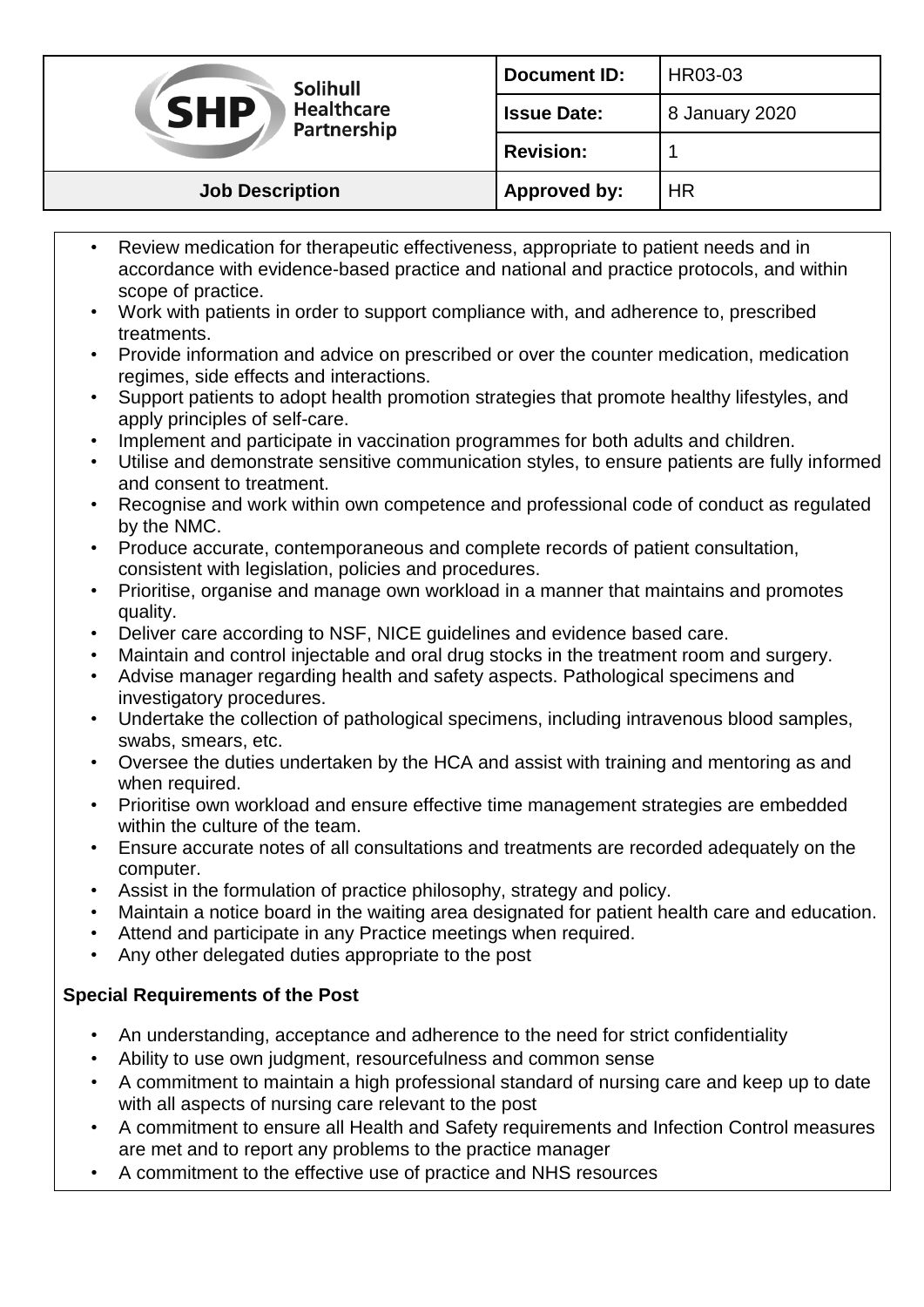| <b>Solihull</b><br><b>SHP</b><br><b>Healthcare</b><br>Partnership | <b>Document ID:</b> | HR03-03        |
|-------------------------------------------------------------------|---------------------|----------------|
|                                                                   | <b>Issue Date:</b>  | 8 January 2020 |
|                                                                   | <b>Revision:</b>    |                |
| <b>Job Description</b>                                            | <b>Approved by:</b> | <b>HR</b>      |

- An awareness of own limitations and experience
- To work only in accordance with the NMC Code of Conduct and within the scope of professional practice.
- To have a written professional development plan and to maintain an up to date portfolio which meets the requirements of registration with the NMC
- Cooperate with annual appraisal meetings

## **3. Other Responsibilities**

#### **Health and Safety**

- To comply with the Health and Safety at Work etc. Act 1974.
- To take responsibility for their own health and safety and that of other persons who may be affected by their own acts or omissions.

## **Equality and Diversity**

• To carry out at all times their responsibilities in line with Equal Opportunities Policy and Procedure.

#### **Risk Management and Clinical Governance**

• To work within the Clinical Governance Framework of the practice, incorporating Risk Management and all other quality initiatives and all aspects of CQC implementation.

#### **Confidentiality**

• To maintain confidentiality of information relating to patients, clients, staff and other users of the services in accordance with the General Data Protection Regulations 2018 including outside of the work environment. Any breach of confidentiality may render an individual liable for dismissal and/or prosecution.

#### **Safeguarding**

• Whilst in post, staff are expected to acquire and update their knowledge on safeguarding as per the intercollegiate document requirements and SHP policies.

#### **Professional development**

- The post holder will participate in any training programme implemented by the practice as part of this employment
- To participate in an annual individual performance review, including taking responsibility for maintaining a record of own personal and/or professional development

#### **General**